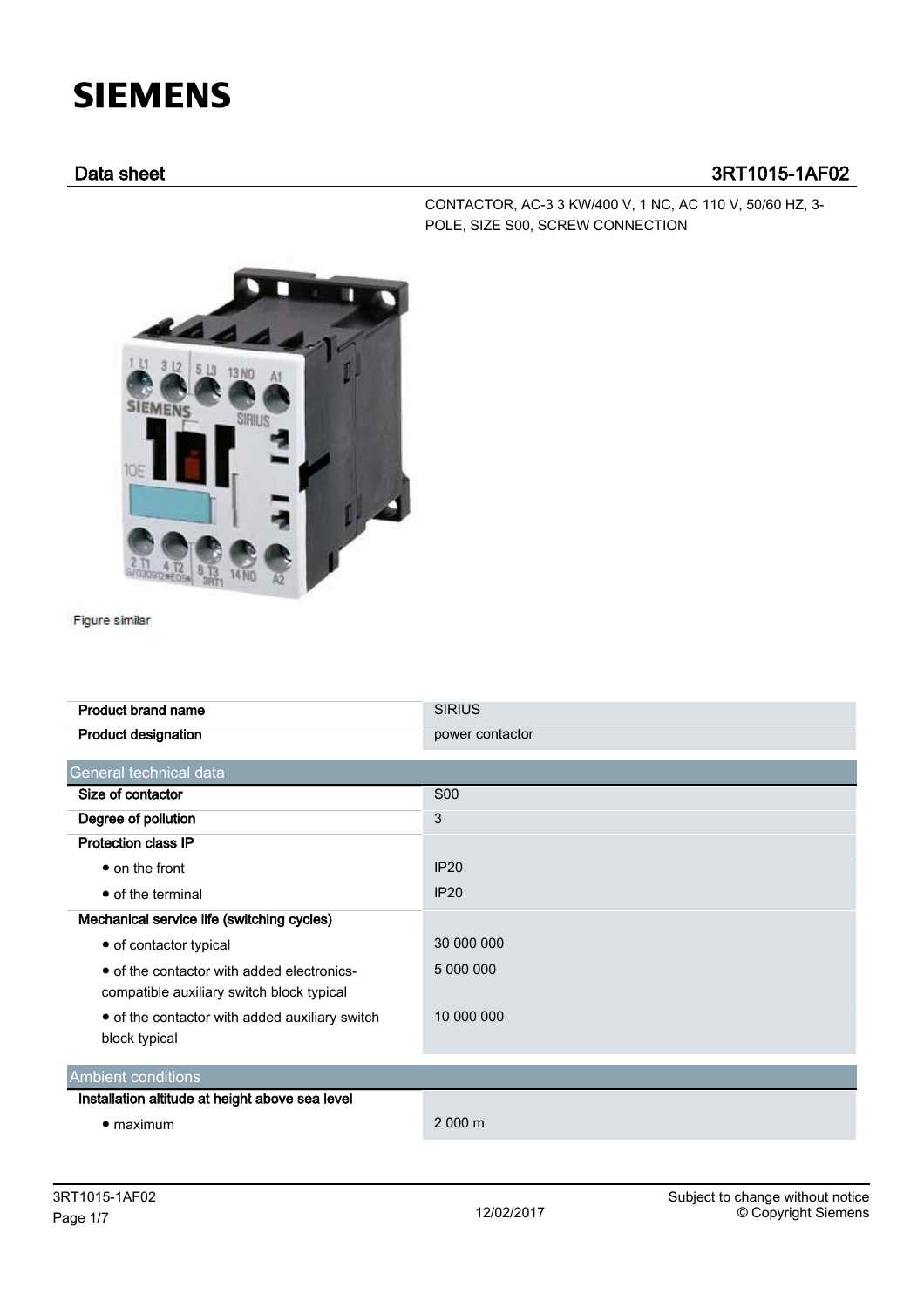| Ambient temperature                                                                 |             |
|-------------------------------------------------------------------------------------|-------------|
| · during operation                                                                  | $-25+60$ °C |
|                                                                                     |             |
| Main circuit                                                                        |             |
| Number of poles for main current circuit<br>Number of NO contacts for main contacts | 3           |
| Number of NC contacts for main contacts                                             | 3           |
| <b>Operating current</b>                                                            | 0           |
| $\bullet$ at AC-1 at 400 V                                                          |             |
| - at ambient temperature 40 °C rated value                                          | 18 A        |
| $\bullet$ at AC-1                                                                   |             |
| - up to 690 V at ambient temperature 40 $^{\circ}$ C<br>rated value                 | 18 A        |
| - up to 690 V at ambient temperature 60 $^{\circ}$ C<br>rated value                 | 16 A        |
| $\bullet$ at AC-3                                                                   |             |
| - at 400 V rated value                                                              | 7 A         |
| • at AC-4 at 400 V rated value                                                      | 6.5 A       |
| <b>Operating current</b>                                                            |             |
| • at 1 current path at DC-1                                                         |             |
| - at 24 V rated value                                                               | 15 A        |
| - at 110 V rated value                                                              | 1.5A        |
| • with 2 current paths in series at DC-1                                            |             |
| -at 24 V rated value                                                                | 15 A        |
| - at 110 V rated value                                                              | 8.4 A       |
| • with 3 current paths in series at DC-1                                            |             |
| - at 24 V rated value                                                               | 15 A        |
| - at 110 V rated value                                                              | 15 A        |
| <b>Operating current</b>                                                            |             |
| • at 1 current path at DC-3 at DC-5                                                 |             |
| - at 24 V rated value                                                               | 15 A        |
| - at 110 V rated value                                                              | 0.1A        |
| • with 2 current paths in series at DC-3 at DC-5                                    |             |
| - at 24 V rated value                                                               | 15 A        |
| - at 110 V rated value                                                              | 0.25A       |
| • with 3 current paths in series at DC-3 at DC-5                                    |             |
| - at 24 V rated value                                                               | 15 A        |
| - at 110 V rated value                                                              | 15 A        |
| <b>Operating power</b>                                                              |             |
| $\bullet$ at AC-1                                                                   |             |
| - at 400 V rated value                                                              | 11 kW       |
| • at AC-2 at 400 V rated value                                                      | 3 kW        |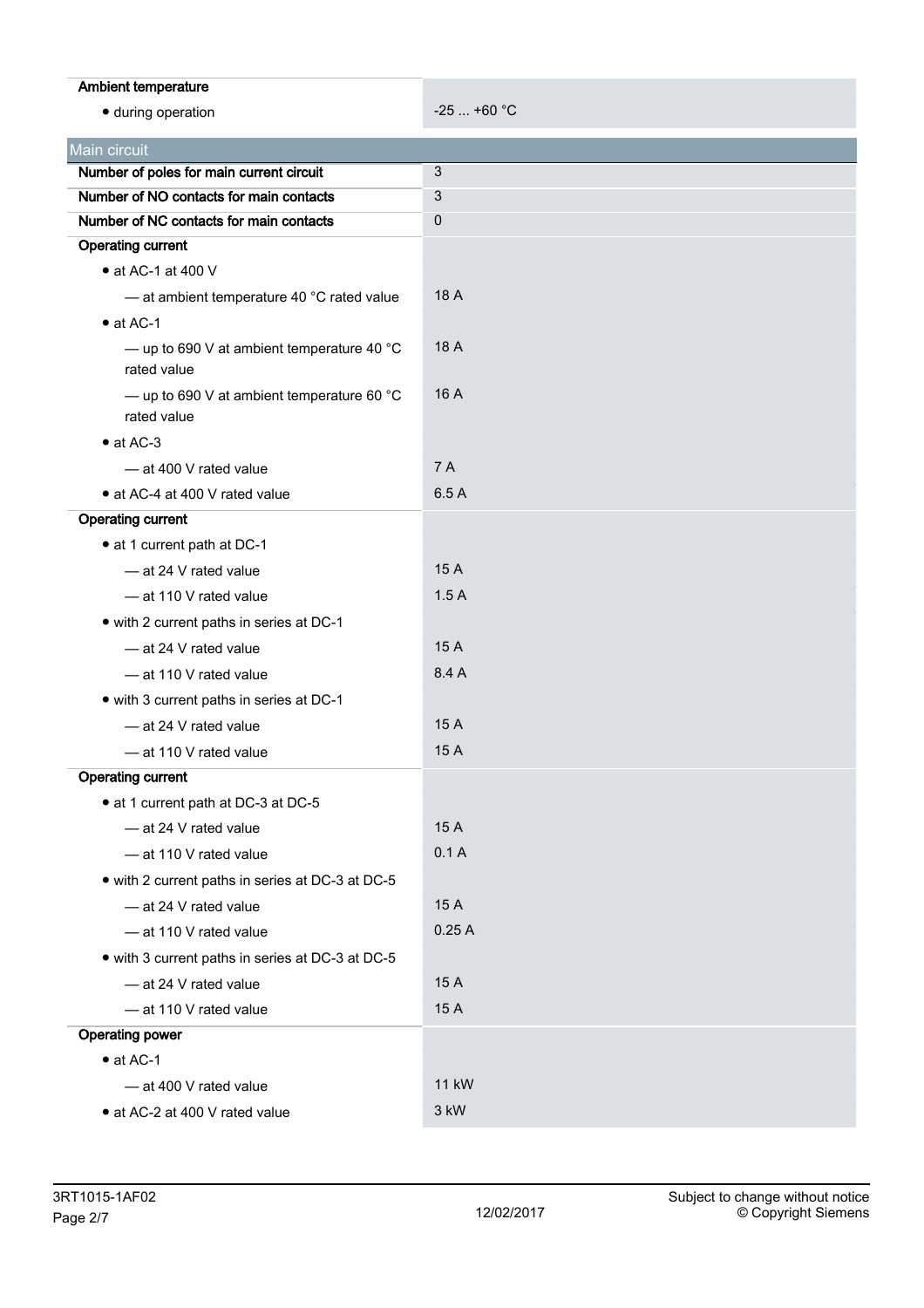| $\bullet$ at AC-3                                     |              |
|-------------------------------------------------------|--------------|
| — at 400 V rated value                                | 3 kW         |
| - at 500 V rated value                                | 3.5 kW       |
| -at 690 V rated value                                 | 4 kW         |
| Power loss [W] at AC-3 at 400 V for rated value of    | 0.42 W       |
| the operating current per conductor                   |              |
| Control circuit/ Control                              |              |
| Type of voltage of the control supply voltage         | <b>AC</b>    |
| Control supply voltage at AC                          |              |
| • at 50 Hz rated value                                | 110 V        |
| • at 60 Hz rated value                                | 110 V        |
| Control supply voltage frequency                      | 50 Hz, 60 Hz |
| Operating range factor control supply voltage rated   |              |
| value of magnet coil at AC                            |              |
| $\bullet$ at 50 Hz                                    | 0.8 1.1      |
| $\bullet$ at 60 Hz                                    | 0.851.1      |
| Apparent pick-up power of magnet coil at AC           | 27 V.A       |
| Inductive power factor with closing power of the coil | 0.8          |
| Apparent holding power of magnet coil at AC           | 4.4 V·A      |
| Inductive power factor with the holding power of the  | 0.27         |
| coil                                                  |              |
|                                                       |              |
| <b>Auxiliary circuit</b>                              |              |
| Number of NC contacts                                 |              |
| • for auxiliary contacts                              |              |
| - instantaneous contact                               | $\mathbf{1}$ |
| Number of NO contacts                                 |              |
| • for auxiliary contacts                              |              |
| - instantaneous contact                               | 0            |
| Operating current at AC-12 maximum                    | 10 A         |
| <b>Operating current at AC-15</b>                     |              |
| · at 230 V rated value                                | 6 A          |
| • at 400 V rated value                                | 3A           |
| Operating current at DC-12                            |              |
| · at 60 V rated value                                 | 6 A          |
| • at 110 V rated value                                | 3A           |
| · at 220 V rated value                                | 1A           |
| <b>Operating current at DC-13</b>                     |              |
| • at 24 V rated value                                 | 10 A         |
| • at 60 V rated value                                 | 2A           |
| · at 110 V rated value                                | 1A           |
| • at 220 V rated value                                | 0.3A         |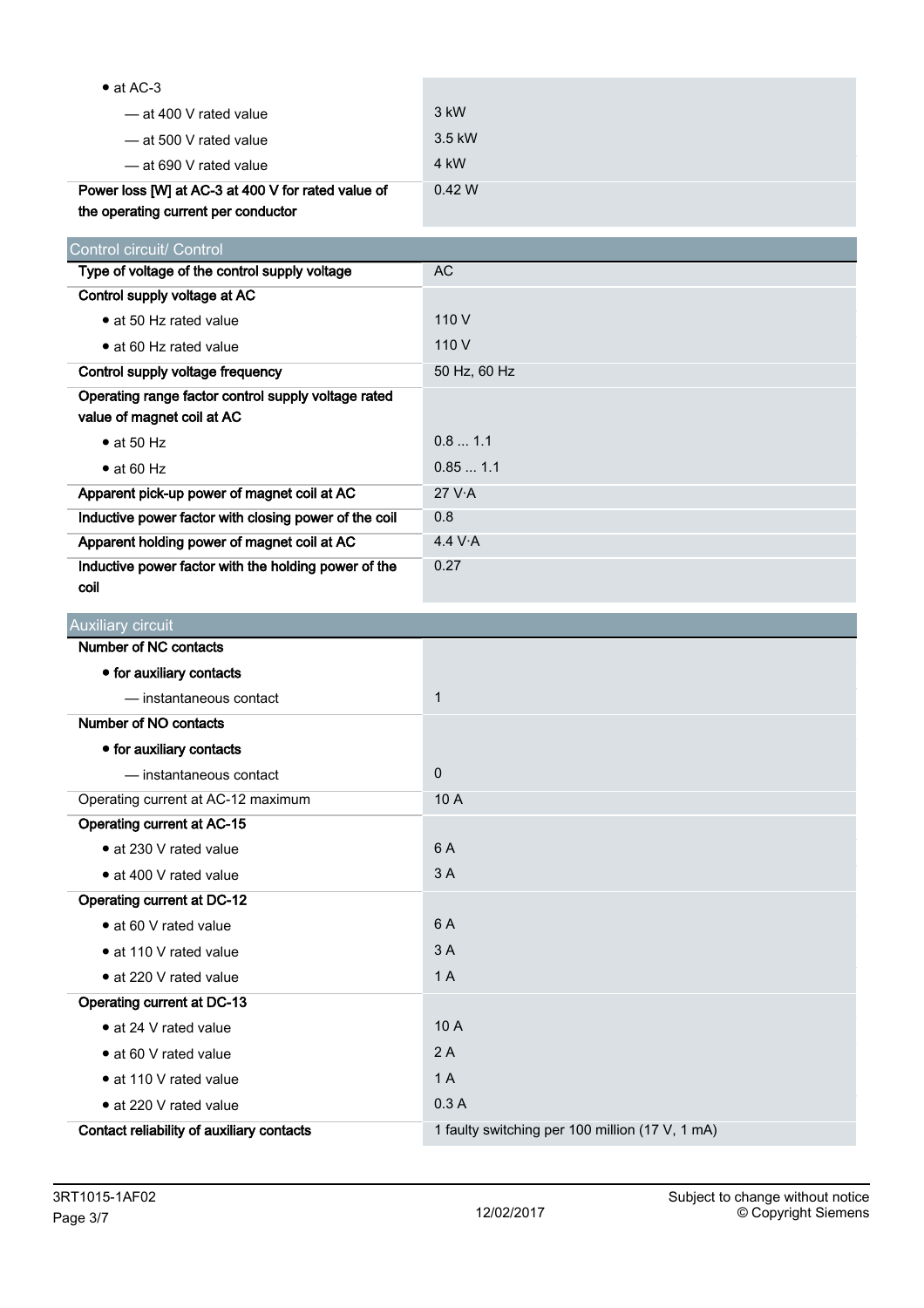| Short-circuit protection                               |                                                                                                     |
|--------------------------------------------------------|-----------------------------------------------------------------------------------------------------|
| Design of the fuse link                                |                                                                                                     |
| • for short-circuit protection of the main circuit     |                                                                                                     |
| - with type of coordination 1 required                 | fuse $gL/gG: 35 A$                                                                                  |
| - with type of assignment 2 required                   | fuse gL/gG: 20 A                                                                                    |
| • for short-circuit protection of the auxiliary switch | fuse gL/gG: 10 A                                                                                    |
| required                                               |                                                                                                     |
| Installation/ mounting/ dimensions                     |                                                                                                     |
| <b>Mounting type</b>                                   | screw and snap-on mounting onto 35 mm standard mounting rail                                        |
|                                                        | according to DIN EN 50022                                                                           |
| • Side-by-side mounting                                | Yes                                                                                                 |
| <b>Height</b>                                          | 57.5 mm                                                                                             |
| Width                                                  | 45 mm                                                                                               |
| <b>Depth</b>                                           | 72 mm                                                                                               |
| Required spacing                                       |                                                                                                     |
| • for grounded parts                                   |                                                                                                     |
| - at the side                                          | 6 mm                                                                                                |
| <b>Connections/Terminals</b>                           |                                                                                                     |
| Type of electrical connection                          |                                                                                                     |
| • for main current circuit                             | screw-type terminals                                                                                |
| • for auxiliary and control current circuit            | screw-type terminals                                                                                |
| Type of connectable conductor cross-sections           |                                                                                                     |
| • for main contacts                                    |                                                                                                     |
| — solid                                                | 2x (0.5  1.5 mm <sup>2</sup> ), 2x (0.75  2.5 mm <sup>2</sup> ), max. 2x (0.75  4 mm <sup>2</sup> ) |
| - single or multi-stranded                             | 2x (0,5  1,5 mm <sup>2</sup> ), 2x (0,75  2,5 mm <sup>2</sup> ), max. 2x (0,75  4 mm <sup>2</sup> ) |
| - finely stranded with core end processing             | 2x (0.5  1.5 mm <sup>2</sup> ), 2x (0.75  2.5 mm <sup>2</sup> )                                     |
| • at AWG conductors for main contacts                  | 2x (20  16), 2x (18  14), 1x 12                                                                     |
| Type of connectable conductor cross-sections           |                                                                                                     |
| • for auxiliary contacts                               |                                                                                                     |
| — solid                                                | 2x (0.5  1.5 mm <sup>2</sup> ), 2x (0.75  2.5 mm <sup>2</sup> ), max. 2x (0.75  4 mm <sup>2</sup> ) |
| - finely stranded with core end processing             | 2x (0.5  1.5 mm <sup>2</sup> ), 2x (0.75  2.5 mm <sup>2</sup> )                                     |
| • at AWG conductors for auxiliary contacts             | 2x (20  16), 2x (18  14), 1x 12                                                                     |
| Certificates/approvals                                 |                                                                                                     |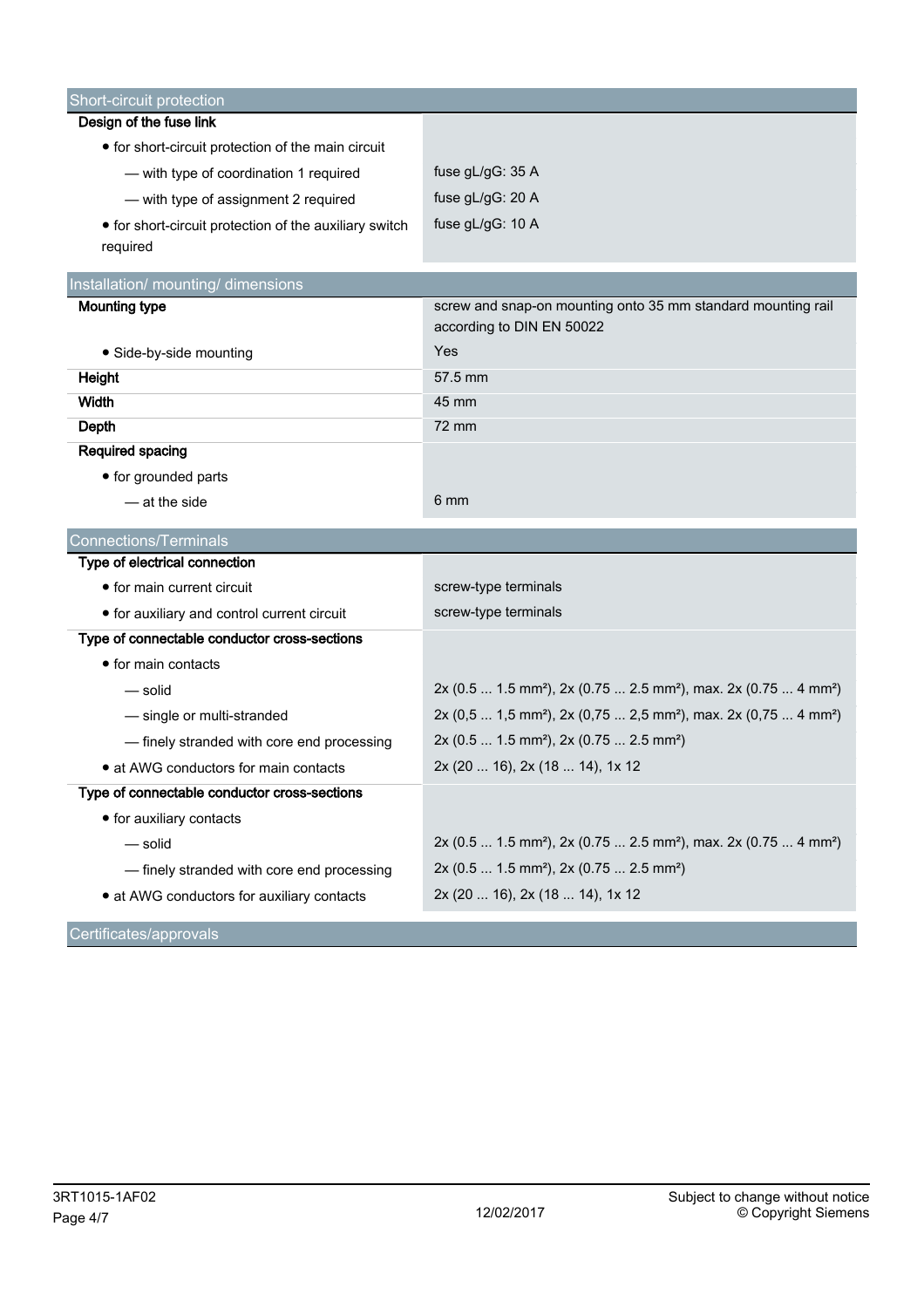| <b>General Product Approval</b>    |                                                  |                     |                      | <b>Functional</b><br>Safety/Safety<br>of Machinery | <b>Declaration of</b><br>Conformity |
|------------------------------------|--------------------------------------------------|---------------------|----------------------|----------------------------------------------------|-------------------------------------|
| CCC                                |                                                  | UL                  | Ш                    | <b>Type Examination</b><br>Certificate             | E.<br>EG-Konf.                      |
| <b>Test</b><br><b>Certificates</b> | Marine / Shipping                                |                     |                      |                                                    |                                     |
| <b>Special Test</b><br>Certificate | ABS                                              | ístei<br><b>LRS</b> | <b>PRS</b>           | <b>RINA</b>                                        | <b>RMRS</b>                         |
| Marine / Shipping                  |                                                  | other               |                      |                                                    |                                     |
| dnv<br><b>DNV</b>                  | REAPPROVED ARON<br><b>DNV·GL</b><br>DNVGL.COM/AF | Confirmation        | <b>Miscellaneous</b> |                                                    |                                     |

## Further information

Information- and Downloadcenter (Catalogs, Brochures,…) <http://www.siemens.com/industrial-controls/catalogs>

Industry Mall (Online ordering system)

<https://mall.industry.siemens.com/mall/en/en/Catalog/product?mlfb=3RT1015-1AF02>

Cax online generator

<http://support.automation.siemens.com/WW/CAXorder/default.aspx?lang=en&mlfb=3RT1015-1AF02>

Service&Support (Manuals, Certificates, Characteristics, FAQs,...) <https://support.industry.siemens.com/cs/ww/en/ps/3RT1015-1AF02>

Image database (product images, 2D dimension drawings, 3D models, device circuit diagrams, EPLAN macros, ...) [http://www.automation.siemens.com/bilddb/cax\\_de.aspx?mlfb=3RT1015-1AF02&lang=en](http://www.automation.siemens.com/bilddb/cax_de.aspx?mlfb=3RT1015-1AF02&lang=en)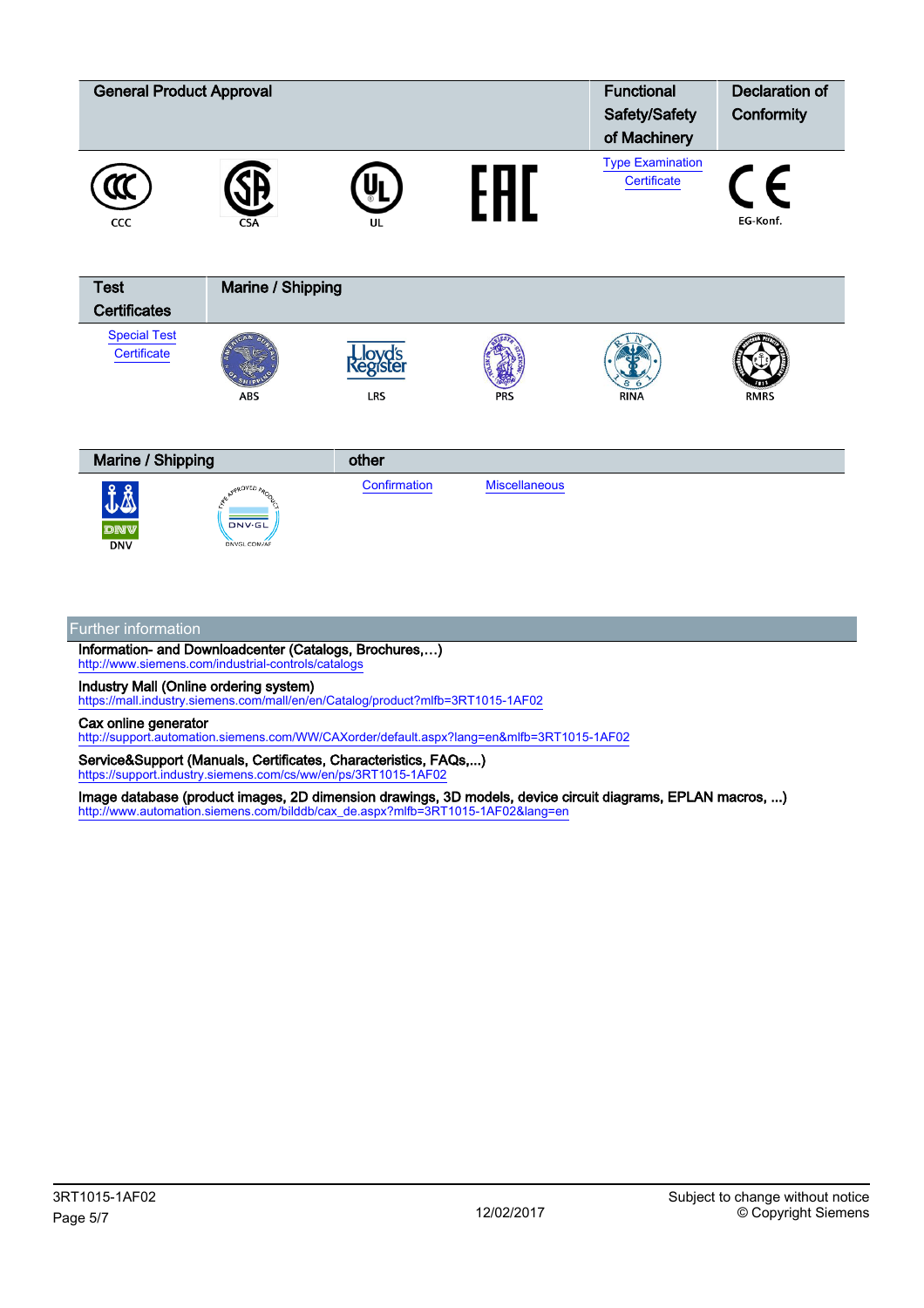